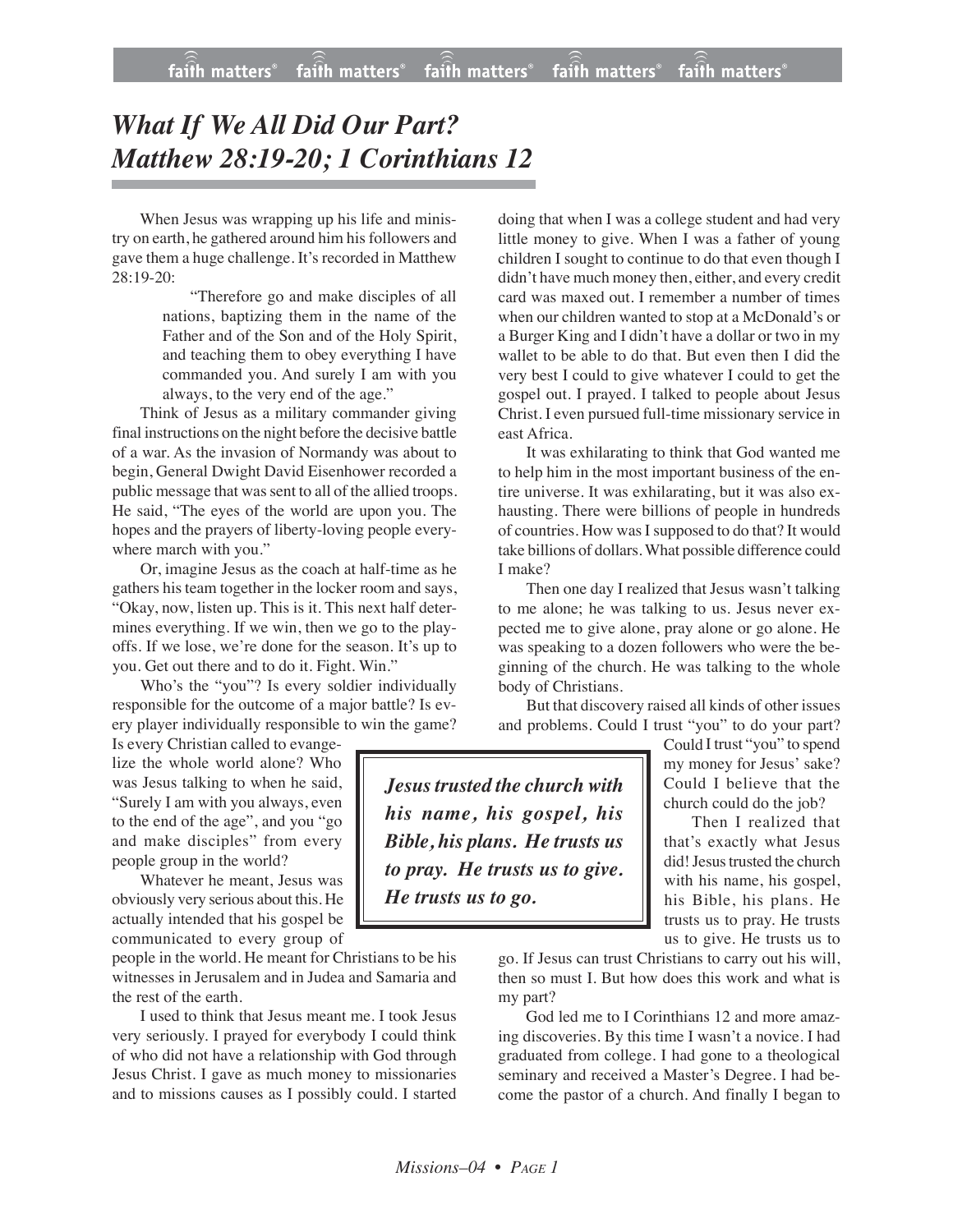discover that all of us together make up the church and that every Christian has a part. Let's see what it says in I Corinthians 12 beginning at verse 12:

> The body is a unit, though it is made up of many parts; and though all its parts are many, they form one body. So it is with Christ. For we were all baptized by one Spirit into one body—whether Jews or Greeks, slave or free—and we were all given the one spirit to drink.

> Now the body is not made up of one part but of many. If the foot should say, "Because I am not a hand, I do not belong to the body," it would not for that reason cease to be part of the body. And if the ear should say, "Because I am not an eye, I do not belong to the body," it would not for that reason cease to be part of the body. If the whole body were an eye, where would the sense of hearing be? If the whole body were an ear, where would the sense of smell be? But in fact God has arranged the parts in the body, every one of them, just as he wanted them to be. If they were all one part, where would the body be? As it is, there are many parts, but one body.

> Now you are the body of Christ, and each one of you is part of it.

This is talking about every one of us who is a Christian. The church is the "body of Christ" on earth. We are like Jesus to our generation. Every Christian is a part of the church. There is no such thing as a Christian who is independent of the church, the body of Christ. That's impossible. It's like having an eye or a hand that is totally independent of the rest of the body. You just can't do that.

The church is like a body with lots of different parts. Every part is important and no part is supposed to operate independently of the other parts. We're all connected together. Some parts have more faith. Some parts have more money. Some parts have more wisdom. Some parts have more knowledge. Some parts are terrific at teaching. Other parts are terrific at leadership. So there are different parts and they have different roles and functions.

The main point is that we are supposed to live and work together as a body—a team. God's plan is for every Christian to do his or her part. Together we can "go and make disciples of all nations, baptizing them in the name of the Father and of the Son and of the Holy Spirit, and teaching them to obey everything Jesus has commanded."

So, what's my part? What's your part? Is it prayer? Is it teaching? Is it inviting friends to church? Is it helping or giving money or exercising leadership? It is absolutely essential that every one of us knows and does our part or the whole body will be handicapped. We need eyes, ears, feet, hands, heart, lungs, brain every part is important.

That's the theory. But what's really going on? What is reality? Is God's plan working?

There is an old rule of participation that says that 20% of the people do all the work. That means that 80% do little or nothing. Imagine! If only 20% of your body worked it would be hard to do much of anything very well.

We all know this percentage from experience. At work there are some people who carry more than their share of the load while others arrive late, leave early and spend hours standing around talking or making personal phone calls. At home, one person rakes the leaves, washes the dishes and vacuums the carpet while there are other family members who never offer to help. It's the 80-20 principle.

Across America there are many people who claim to be Christians but they just don't do their part. They don't do what God has planned and asked. There are thousands of churches that have no evangelistic outreach and no missionary ministry.

There are two possible approaches we can take to these seemingly discouraging facts. We can become discouraged and quit or we can be more motivated to do our part and then some. I've chosen approach number two. Regardless of what others may or may not do, I want to do everything good that I can do and I want the church of which I am a part to be strong for Jesus Christ in evangelism and missions. The way I figure it, God loves me and has been amazingly generous. In fact, God has been infinitely sacrificial in doing his part for me. He gave his Son. And so I want to do my part in response to God. God is going to accomplish his great purposes in the world. That greatly motivates me. I'm convinced that God is doing more to reach the world for Jesus Christ in our generation than ever before. This is an amazing time to be a Christian. God is doing something fabulous and I want to be part of it. It's sad for those who miss out on all God is doing, but I want to be God's partner in winning the world to Jesus Christ.

All of this makes me wonder what would happen if each of us did our part. What if every Christian decided to commit 100% to the leadership of Jesus Christ over the next twelve months? What if every one of us